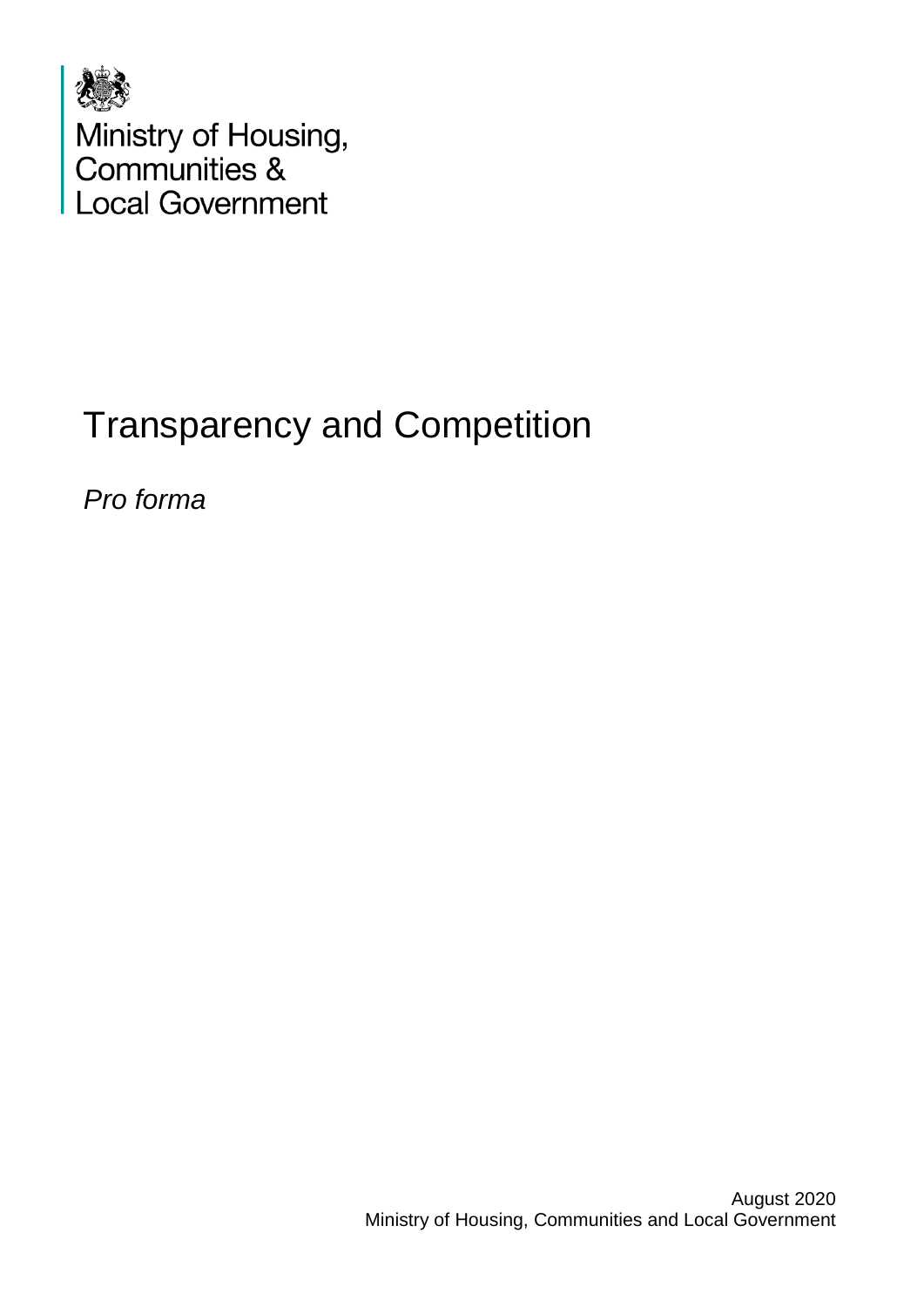

*© Crown copyright, 2020*

*Copyright in the typographical arrangement rests with the Crown.*

You may re-use this information (not including logos) free of charge in any format or medium, under the terms of the Open Government Licence. To view this licence visit <http://www.nationalarchives.gov.uk/doc/open-government-licence/version/3/>

This document/publication is also available on our website at [www.gov.uk/mhclg](http://www.gov.uk/mhclg)

If you have any enquiries regarding this document/publication, complete the form at <http://forms.communities.gov.uk/> or write to us at:

Contractual Controls Ministry of Housing, Communities and Local Government 3rd Floor, Fry Building 2 Marsham Street London SW1P 4DF Telephone: 030 3444 0000

For all our latest news and updates follow us on Twitter:<https://twitter.com/mhclg>

August 2020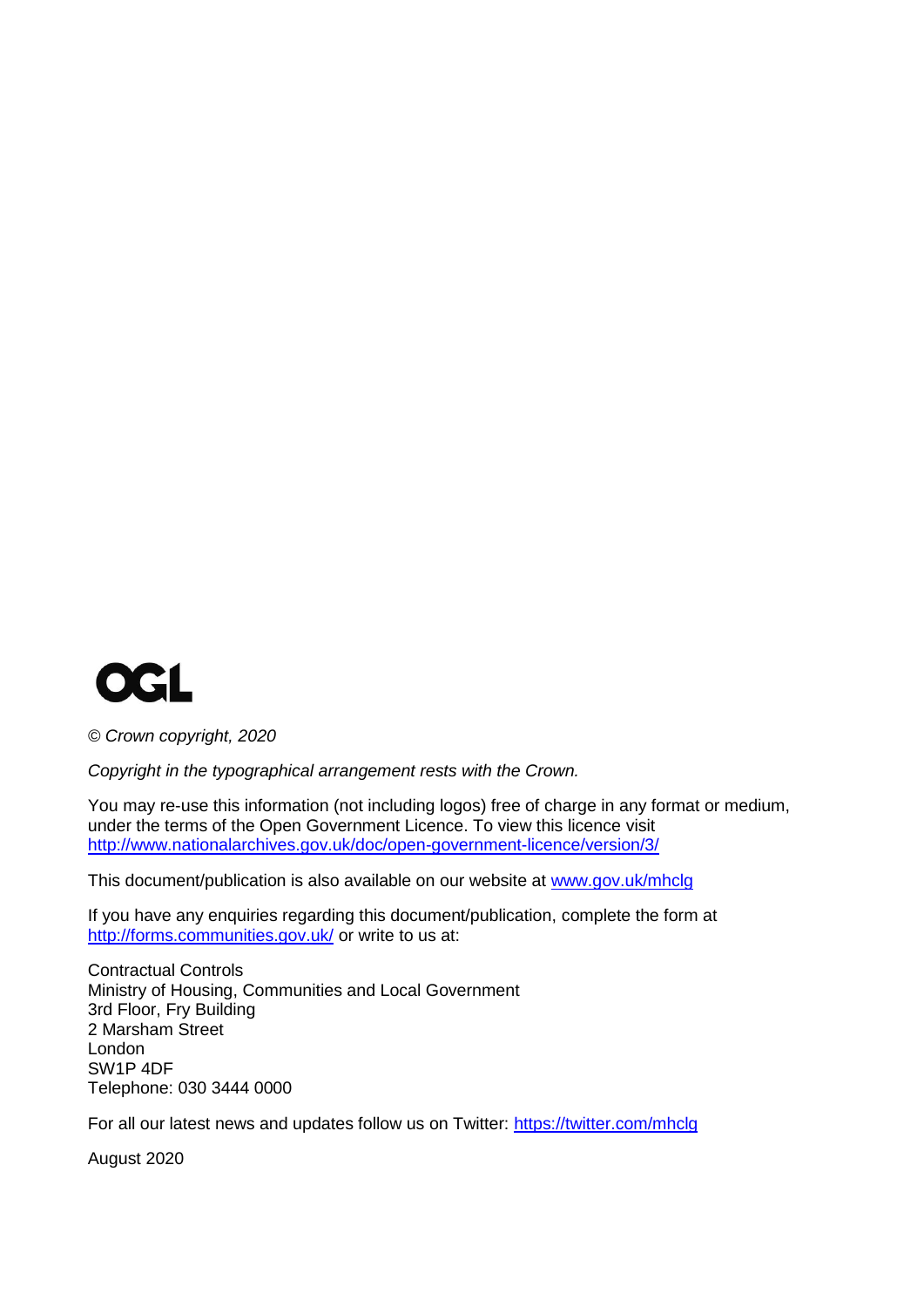# **Contents**

# **[Responding to this Call for Evidence](#page-4-0) 1**

# **[Questions](#page-5-0) 2**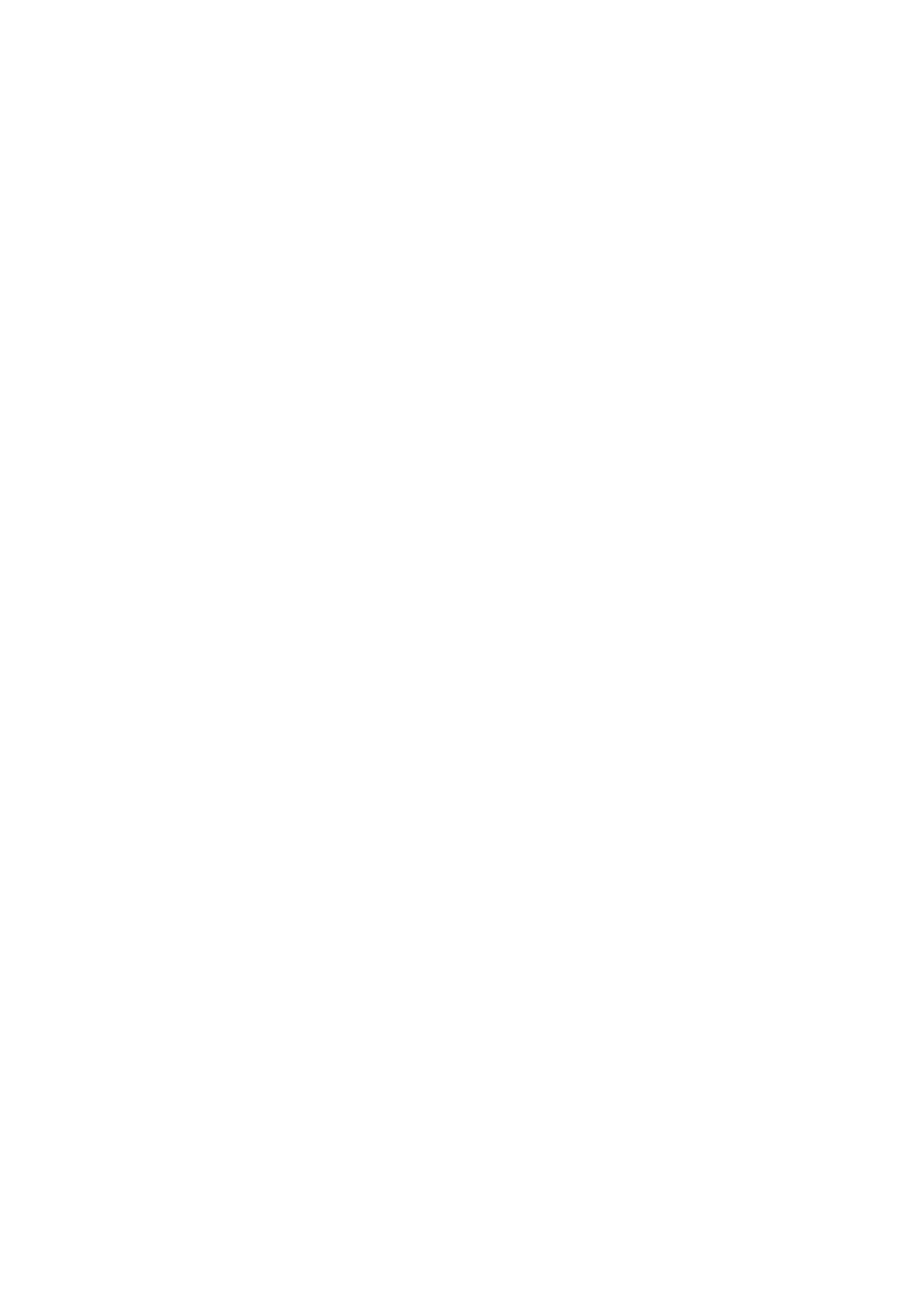# <span id="page-4-0"></span>Responding to this Call for Evidence

1. This call for evidence sets out proposals to increase transparency of contractual arrangements used to exercise control over the buying or selling of land. This will improve the ability of local communities to play an informed role in the development of their neighbourhoods and support the Government's efforts to encourage more companies to enter the house building market.

2. The Government seeks a better understanding of the sort of arrangements that exist, asks for views on how best to improve transparency around them, and what additional data should be made public. Further detail can be found in the *Transparency and Competition* document available at www.gov.uk/government/consultations/transparencyand-competition-a-call-for-evidence-on-data-on-land-control.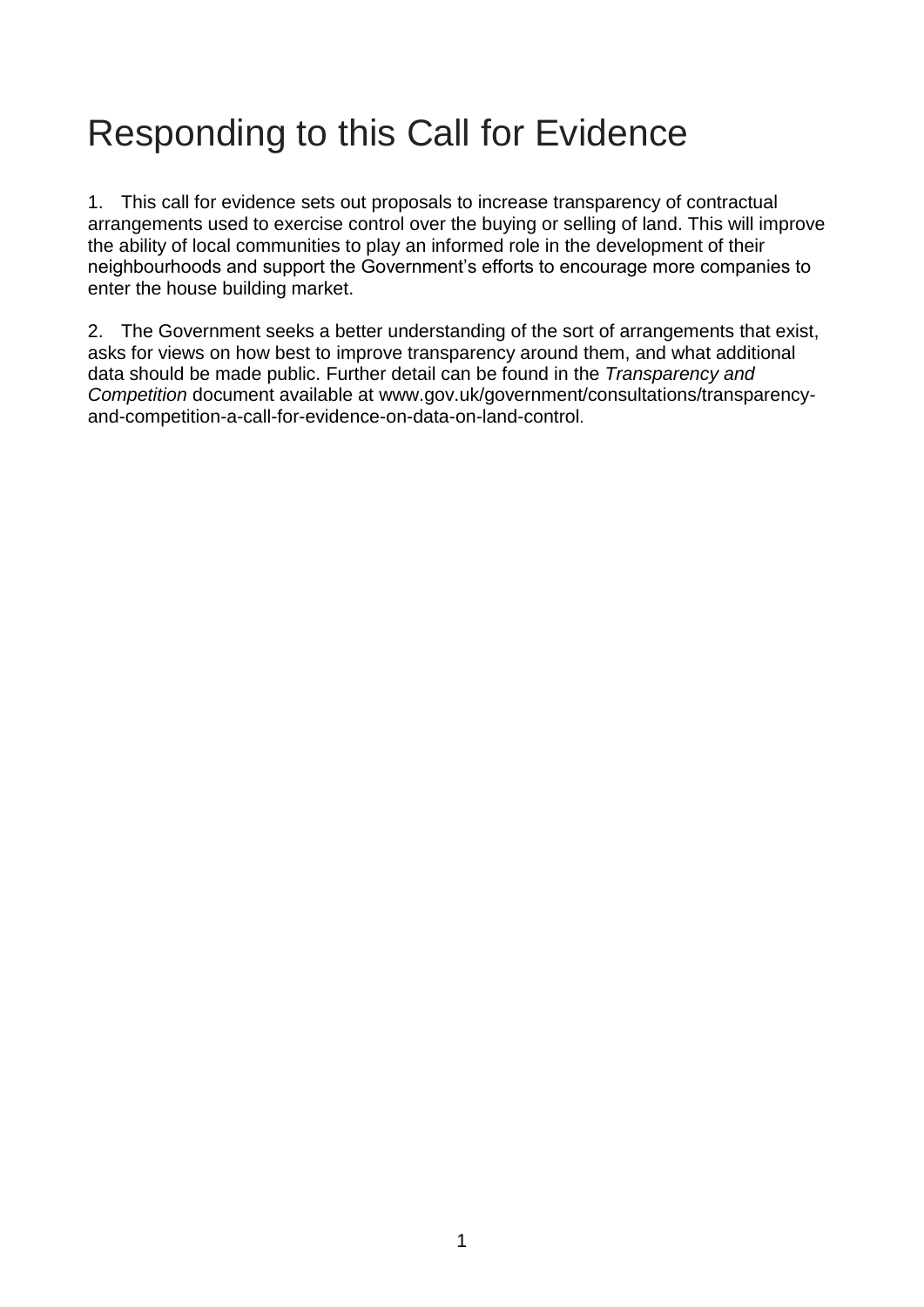# <span id="page-5-0"></span>**Questions**

#### **MHCLG call for evidence on data on Land Control**

#### **(Transparency and Competition – the "Paper")**

#### **Response of the Land Law Committee of the City of London Law Society (the "Committee")**

#### **Summary of the Committee's views**

The City of London Law Society represents approximately 17,000 City lawyers through individual and corporate membership including some of the largest international law firms in the world. These law firms advise a variety of clients from multinational companies and financial institutions to Government departments, often in relation to complex, multi-jurisdictional legal issues.

The City of London Law Society responds to a variety of consultations on issues of importance to its members through its 17 specialist committees. This response to the Consultation has been prepared by the Land Law Committee. The current members of the committee are herewith:-

<https://www.citysolicitors.org.uk/clls/committees/land-law/land-law-committee-members/>

The Committee considers that the proposals extend too widely, impacting on transactions that have nothing to do with the mischief that the Government seeks to address; land banking. For example, it is inappropriate for it to apply to preemptions in a shopping centre, which have their own commercial justification that has nothing to do with stymying development opportunities. Equally, it should not apply to rights where the beneficiary of the right will occupy.

Instead, consideration should be given to the proposals applying only to organisations that have rights of the relevant type affecting land in aggregate above a particular threshold. While the call for evidence proposes to collect the data via the transactional/Land Registry process, an alternative could be to place a duty on organisations to report (as a corporate responsibility) where the threshold of affected land was exceeded.

The Committee considers that the proposal, as it stands, will lead to too much information being produced, that is unconnected with the issue of land banking. This, therefore, runs the risk of obscuring the information that is relevant to the issue of land banking and so potentially undermines the policy objective. In other words, it would be preferable to have more specific requirements that are targeted towards the policy objective and, if they were considered insufficient after a period of operation, then they could always be extended later after appropriate consultation.

#### **Question 1: The Public Interest**

Do you think there is a public interest in collating and publishing additional data on contractual controls over land?

Please give reasons.

#### **Response**

While the Committee notes the Paper's argument that data collection and improved transparency over contractual control interests in land would be in the public interest as being helpful to the community and local authorities, the Committee considers that the information requested and the situations potentially caught are too widely-framed.

The Committee notes that information held by HM Land Registry is generally available to the public (including the price paid), but the Committee is concerned that the information proposed to be made publicly available will be regarded by property owners and developers as intruding excessively on commercial sensitivities. By the information being available to the community, it could be utilised by third parties for competitive advantage. There is also a concern about the increased administration and consequential extra time and cost that are likely to be caused by the proposed new processes, for example with HM Land Registry, to implement the Government's policy goals.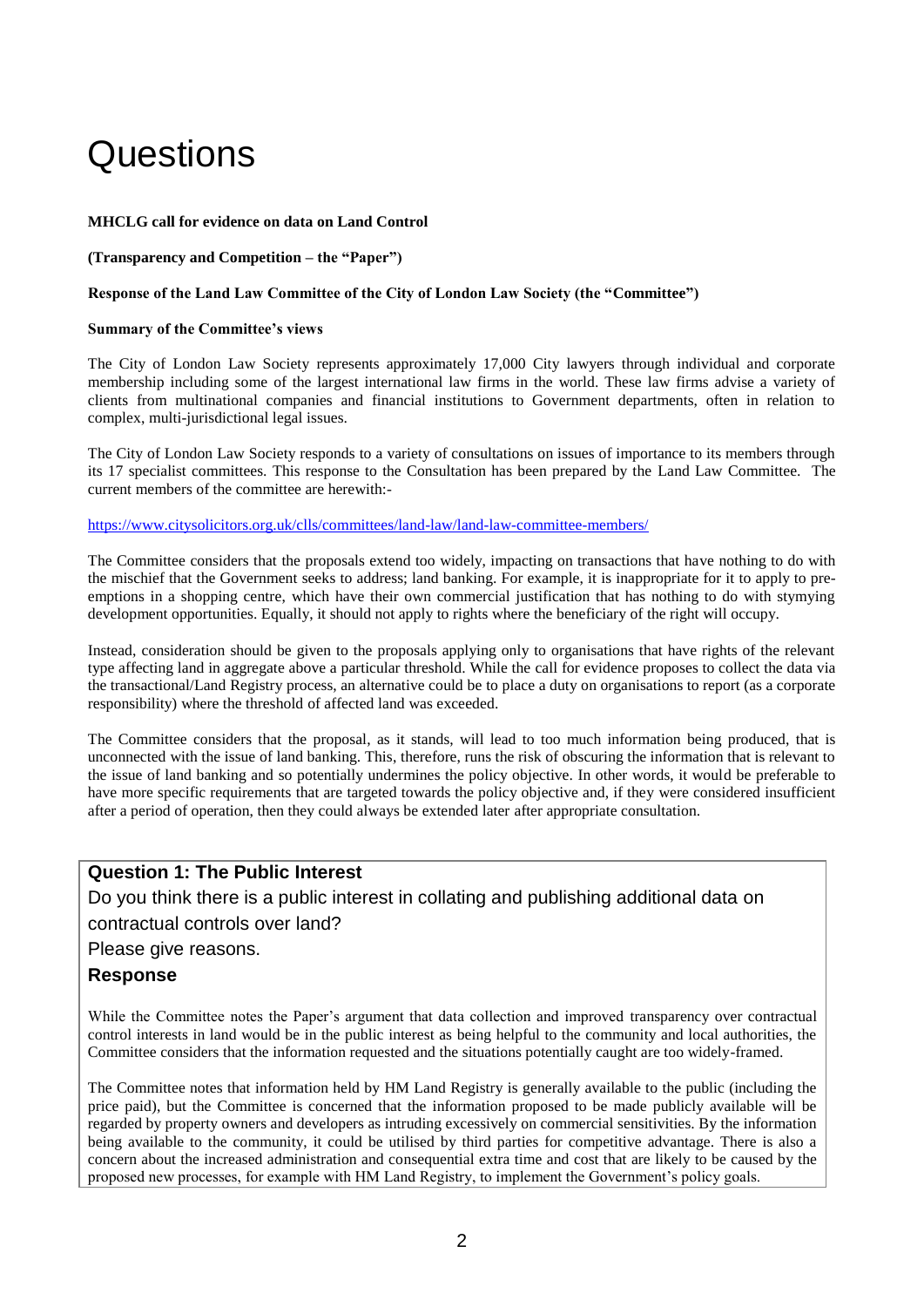The proposals catch situations that are far wider than the Government's primary area of concern of land that could be used for development. This will mean that there will be an obligation to provide information that may have commercial sensitivities, but that the Government does not need to address its stated policy objectives.

The Committee considers that the exemption from disclosure could be widened to include situations where the contractual control relates to land that has no reasonably foreseeable likelihood of development.

#### **Question 2: Rights of pre-emption and options**

(a) Do you think that the definition of rights of pre-emption and land options in the Finance Act 2003, s. 46 is a suitable basis for defining rights of pre-emption and options that will be subject to additional data requirements? Please give reasons. **Response**

Section 46 is a useful basis, on which to build additional data requirements for disclosure of contractual controls over land. However, the drafting of the definition of those rights, which are intended to be within the scope of the disclosure regime, would need to be much more specific and most likely supplemented by a list of exemptions to the regime. This would ensure that only those contractual arrangements, which directly create the "dis-benefits" that the government has identified, are subject to the disclosure requirements.

- (b) Is the exemption for options and rights of pre-emption for the purchase or lease of residential property for use as a domestic residence sufficient to cover:
	- options relating to the provision of occupational housing and
	- shared ownership schemes?

# Please give reasons. **Response**

The Committee considers so.

(c) Are there any types of rights of pre-emption or options that do not fall under the scope of the definition in the Finance Act 2003, s. 46? Please give reasons. **Response**

#### The definition in section 46 is comprehensive in scope, perhaps overly so. While the inclusion of pre-emption rights is understandable as it involves a potential control of land, the usefulness of such rights to the rights holder is limited. Their right to exercise the pre-emption depends on the landowner making a prescribed disposal and the landowner usually has the exclusive right to decide whether to make the disposal.

Also pre-emption arrangements are often used in a situation unconnected with the development of land. For example, in a shopping centre context, the leases may provide for the tenant, if it wishes to dispose of its lease, to offer it first to the landlord. This is not necessarily because the landlord wishes to develop the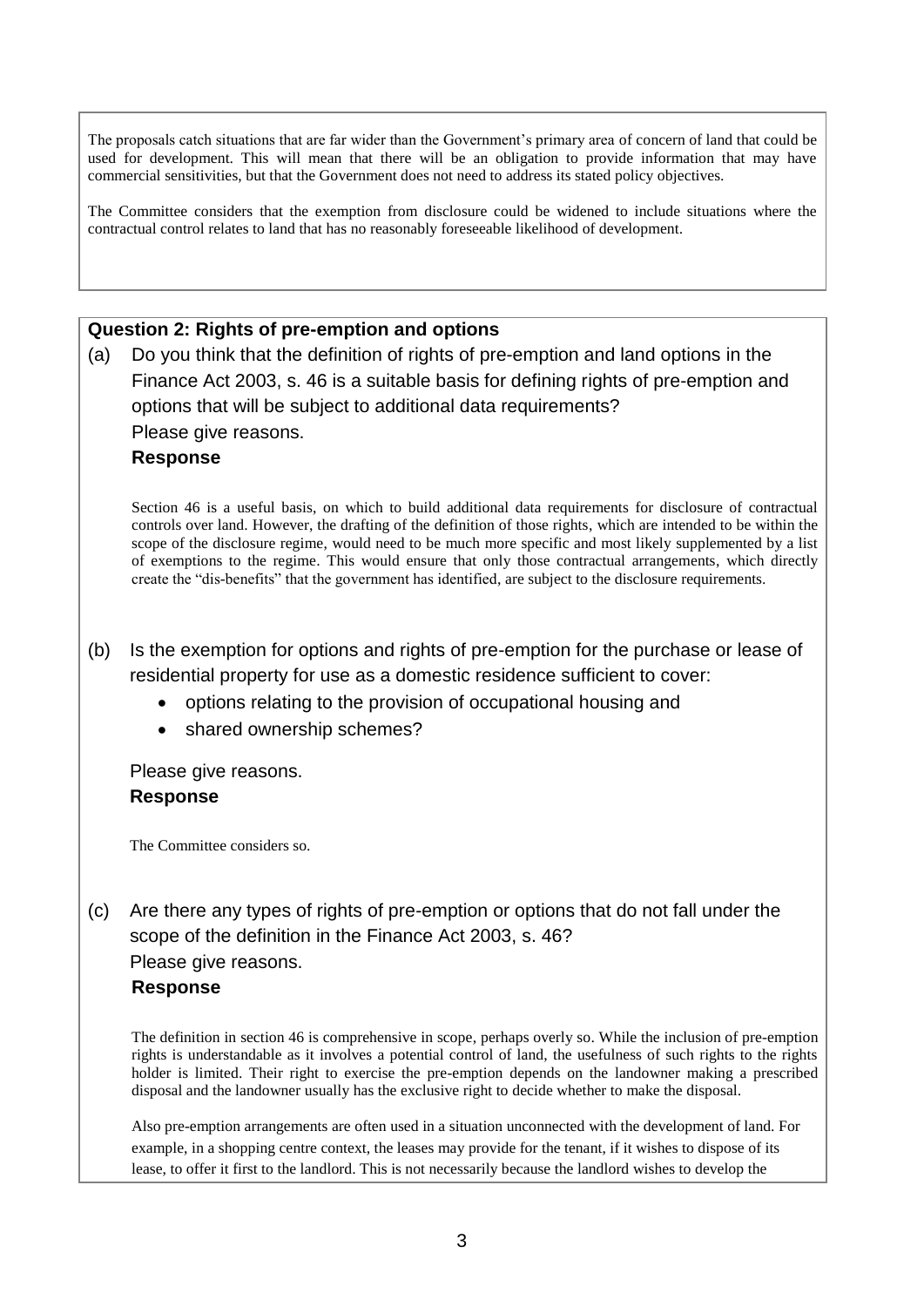property, but instead because it wants to control the mix of tenants and uses at the property.

### **Question 3: Estate contracts**

Are the tests set out above sufficient to avoid inadvertently capturing transactions not related to the development of land?

If not, please give examples.

#### **Response**

The Committee is concerned that the current tests could capture planning permission for a change in the use of land, which does not involve the (physical) development of land. This situation should be excluded. There should also be excluded a conditional contract to grant a lease which may satisfy the current tests but relates for example to an existing commercial property such as an office building or shopping centre where any works relate primarily to the inside of the building. So in that sense there is no development of the land since the building already exists and the works primarily affect the inside of the building.

The proposals should not apply to rights where the beneficiary of the right will occupy themselves, since that would not appear to be relevant to the policy objectives that underpin this call for evidence.

Consideration should perhaps be given to the proposals applying only to organisations that have rights of the relevant type affecting land in aggregate above a particular threshold (say in square feet). This would enable there to be a focus on the organisations that have a material impact on the control of land.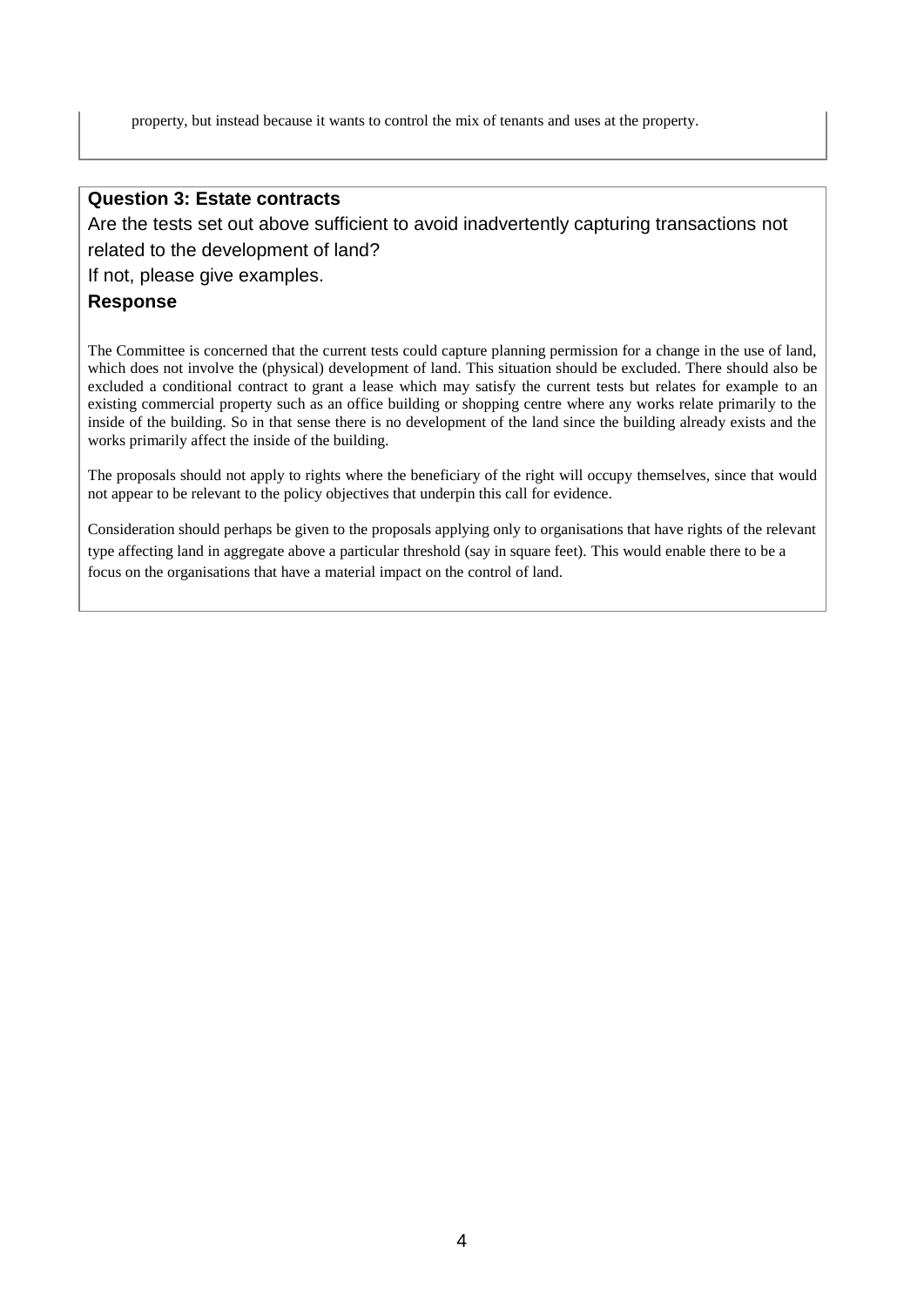# **Question 4: Other contractual controls**

(a) Are there any contractual arrangements by which control can be exercised over the purchase or sale of land, which should be included within this regime and which are not rights of pre-emption, options or estate contracts? Please give examples.

#### **Response**

Not in the Committee's view.

(b) If so, do you consider them (i) an interest in land (interests that are capable of being protected by way of a notice on the land register); or (ii) not an interest in land?

Please give reasons.

**Response**

Not applicable.

# **Question 5: Data requirements**

(a) Are there any data fields that (i) should; or (ii) should not be subject to additional data requirements?

Please give reasons.

#### **Response**

The Committee considers that there may be commercial sensitivities about the provision of the data referred to in Annex A. To the extent the data already needs to be provided to protect an interest at HM Land Registry, the Committee is satisfied that such data can be subject to the additional data requirements.

While the Committee notes that information in relation to the price and fee will be for official use only and not publicly available, there may be other data in Annex A that has commercial sensitivities and where it would not necessarily be appropriate for such information to be on the land register or in a dataset. Some of that data may well be relevant to the policy underpinning this call for evidence (for example, data on the longstop date), but the issue is whether the disclosure of that data (thereby prejudicing private commercial interests) is justified by the public interest of the policy.

It would be helpful to understand who will be able to access the data in the dataset and, therefore, whether it is a more appropriate repository for sensitive data than the land register. If some assurance can be provided about who can access the dataset, there may be greater readiness to consider the acceptance of more sensitive data appearing there.

There would be great concern about data in the dataset or held at the Land Registry being made generally available and possibly for financial gain for the provider of the data.

(b) Are there any data fields that (i) should; or (ii) should not be placed on the land register? Please give reasons.

**Response**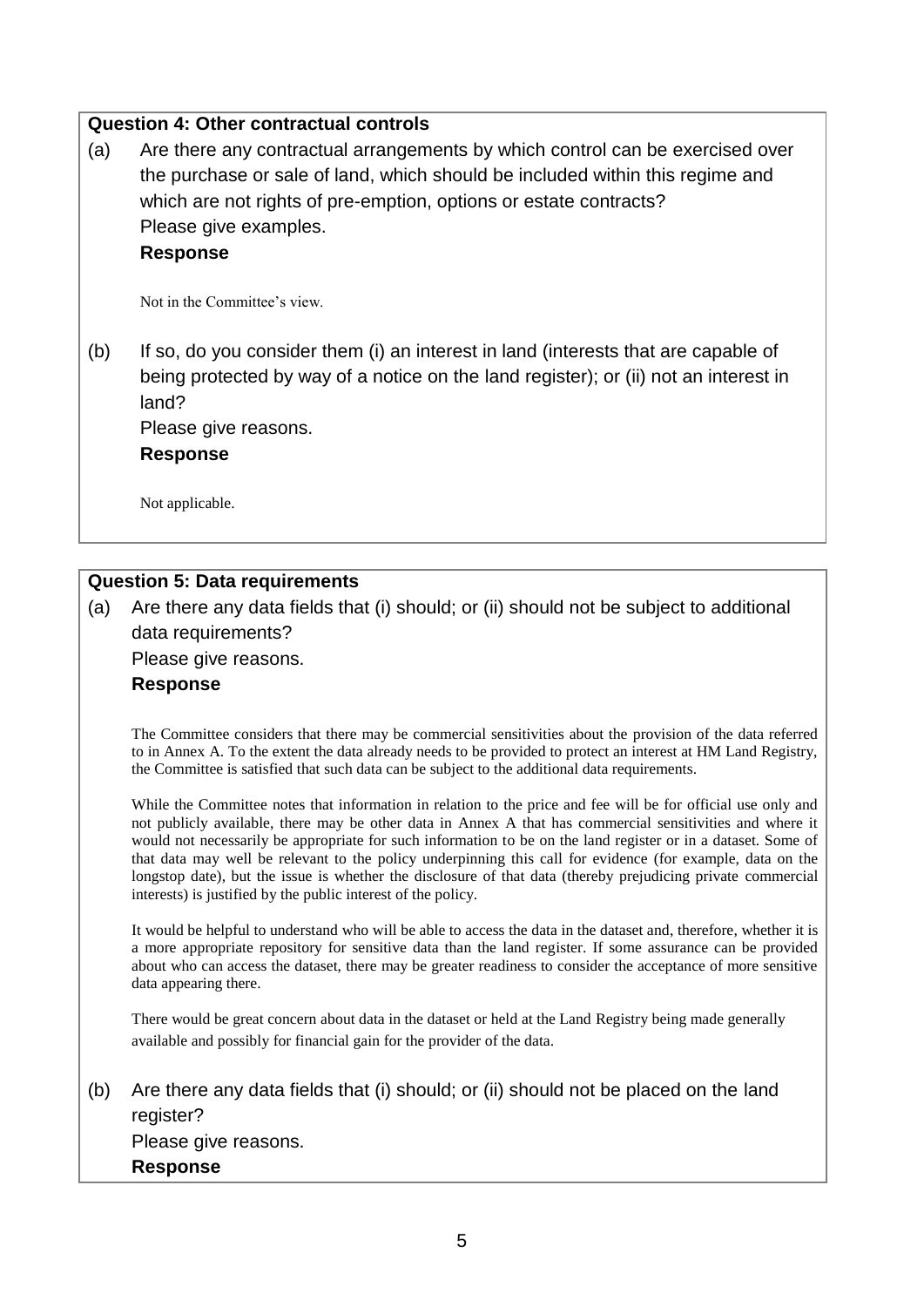Please see the answer to question 5(a). What underpins the Committee's concerns about what is being proposed is that the extent of the data required is too intrusive from the perspective of commercial sensitivities, and this may lead to media enquiries and, potentially, loss of privacy and competitive advantage. The Committee is also generally concerned about the additional time and expense for organisations of dealing with these requirements and having to answer follow-up questions. This position can be mitigated if the documents/transactions affected can be limited to those, which impact on the policy objective behind the proposals. There are also particular objections to including on the register the name of an individual solicitor (as opposed to the name of a law firm). (c) Are there any data fields that (i) should; or (ii) should not be included in a contractual control interest dataset? Please give reasons. **Response** Please see the answer to question 5(a). (d) Are there other data fields that should be collected? Please give reasons. **Response** The Committee considers that those in Annex A to the Paper are comprehensive. (e) Do any of the data fields give rise to privacy risks? Please give reasons. **Response** Yes, the Committee considers that in the area of the development of commercial or residential property, the competition is often intense and there are fears of loss of privacy and competitive edge.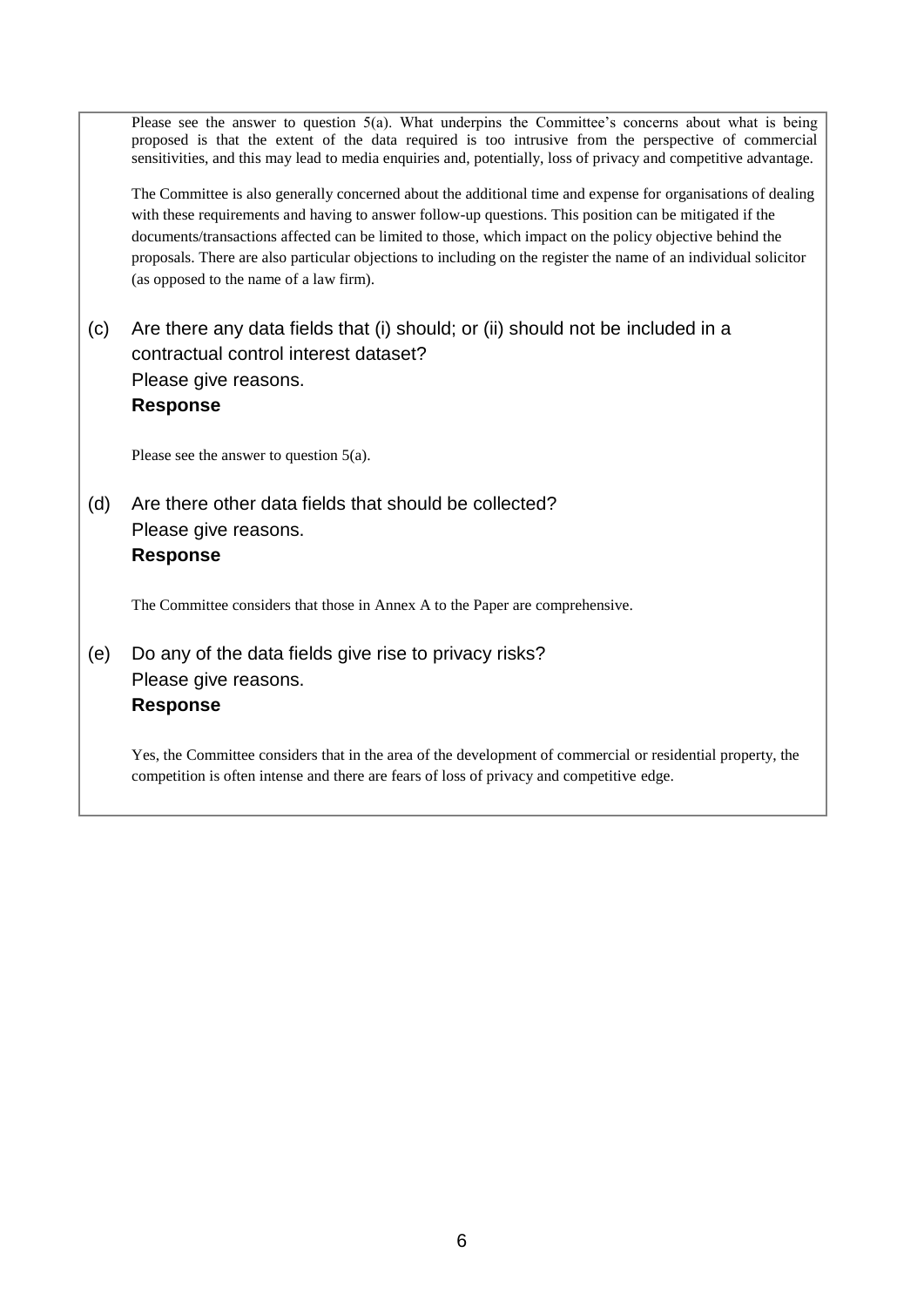|     | <b>Question 6: Contractual conditions</b>                                                                                                                                                                                                                        |  |  |  |  |
|-----|------------------------------------------------------------------------------------------------------------------------------------------------------------------------------------------------------------------------------------------------------------------|--|--|--|--|
| (a) | Are there any data fields that (i) should; or (ii) should not be subject to additional                                                                                                                                                                           |  |  |  |  |
|     | data requirements?                                                                                                                                                                                                                                               |  |  |  |  |
|     | Please give reasons.                                                                                                                                                                                                                                             |  |  |  |  |
|     | <b>Response</b>                                                                                                                                                                                                                                                  |  |  |  |  |
|     | Please see the discussion of these matters given in the earlier responses.                                                                                                                                                                                       |  |  |  |  |
| (b) | Are there any data fields that (i) should; or (ii) should not be placed on the land<br>register?                                                                                                                                                                 |  |  |  |  |
|     | Please give reasons.                                                                                                                                                                                                                                             |  |  |  |  |
|     | <b>Response</b>                                                                                                                                                                                                                                                  |  |  |  |  |
|     | Please see the discussion of these matters given in the earlier responses.                                                                                                                                                                                       |  |  |  |  |
| (c) | Are there any data fields that (i) should; or (ii) should not be included in a                                                                                                                                                                                   |  |  |  |  |
|     | contractual control interest dataset?                                                                                                                                                                                                                            |  |  |  |  |
|     | Please give reasons.                                                                                                                                                                                                                                             |  |  |  |  |
|     | <b>Response</b>                                                                                                                                                                                                                                                  |  |  |  |  |
|     | The scope of requirements for granular information should not be intrusive in commercially sensitive<br>situations. It should be limited to relevant planning information and contractual documentation, which<br>imposes controls over the development of land. |  |  |  |  |
|     | It would be helpful if there are clear parameters as to when data fields are exempt from inclusion in datasets.                                                                                                                                                  |  |  |  |  |
|     | It is important to achieve a balanced approach to the requirement for information, to ensure a general<br>acceptance of the approach and, therefore, provision of more relevant information to satisfy the policy<br>objectives of the proposals.                |  |  |  |  |

# **Question 7: Legal Entity Identifiers**

Should legal entities that are beneficiaries of contractual arrangements be asked to provide a Legal Entity Identifier? Please give reasons.

**Response**

The Committee has insufficient experience of Legal Entity Identifier to comment.

# **Question 8: Data currency**

(a) Should beneficiaries be required to provide updated information on:

- variation
- termination, or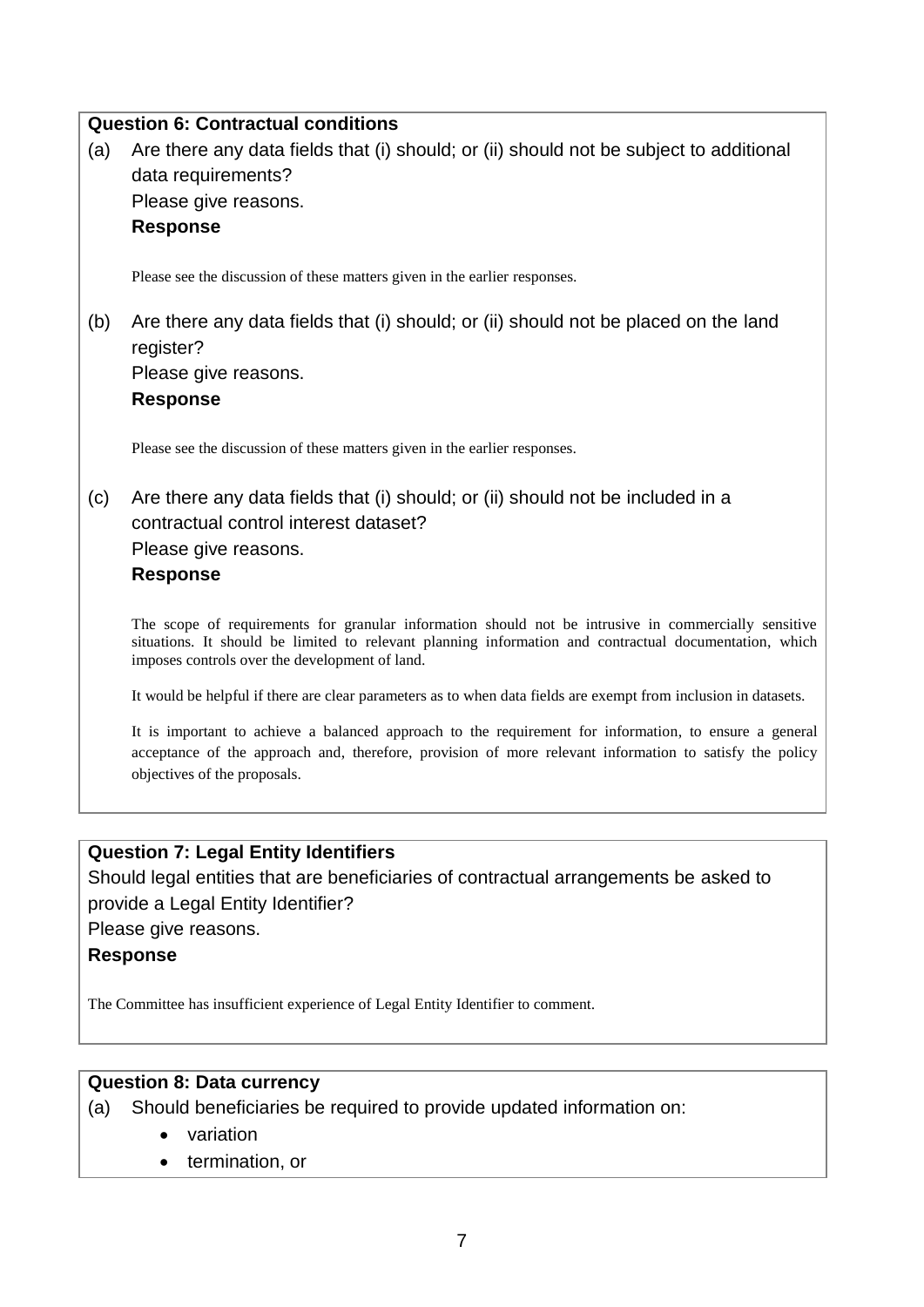### • assignment or novation?

Please give reasons. **Response**

Information that has been provided should be updated on the occurrence of a material event. A variation may not be a material event if it has no relevance to the information previously provided.

# (b) Are there other ways in which data currency could be maintained? **Response**

The currency of the data is most likely to be maintained where the document that has led to the change in the data is required to be registered or noted at HM Land Registry.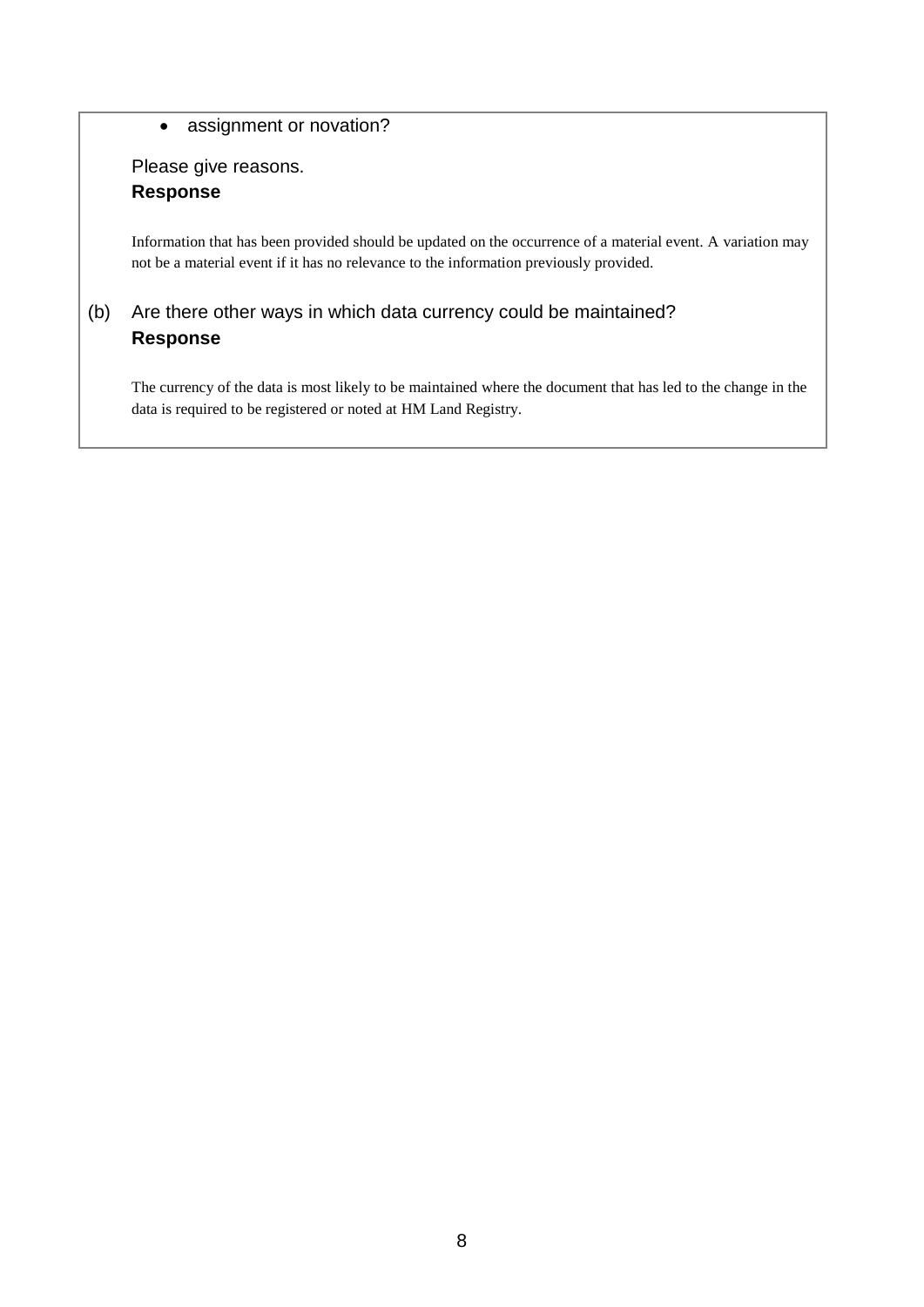# **Question 9: Accounting treatment**

If your organisation is required to produce annual accounts, when are: (i) rights of preemption; (ii) options; and (iii) estate contracts recognised on the balance sheet? Please give reasons and state the accounting standard used. **Response**

The Committee does not comment on this, as it is not within its expertise.

# **Question 10: Existing contractual control interests**

(a) Should the requirement to supply additional data be limited to: (i) new contractual control interests only; or (ii) all extant interests? Please give reasons. **Response**

The Committee considers that it should be limited to new contractual interests only.

(b) How long should beneficiaries of an extant contractual control interests that is varied, assigned or novated be given to provide additional data before losing protection: (i) three months; or six months? **Response**

Three months is suggested, subject to transitional relief and extension in extenuating circumstances.

# **Question 11: Current beneficiaries**

What are the best ways of informing current beneficiaries of the need to provide additional data?

Please give reasons.

# **Response**

There could be publicity from HM Land Registry, which would highlight the position to relevant professionals who may inform current beneficiaries, but this is still administratively burdensome. HM Land Registry could also be required to send information to a beneficiary about ongoing obligations to provide additional data, following when the beneficiary first registers.

# **Question 12: A digital process?**

Should the provision of additional data prior to the application process for an agreed notice be exclusively digital (with assisted digital support if required)? Please give reasons.

# **Response**

Yes, provided that an applicant for an agreed notice should not be prejudiced by their lack of digital capability.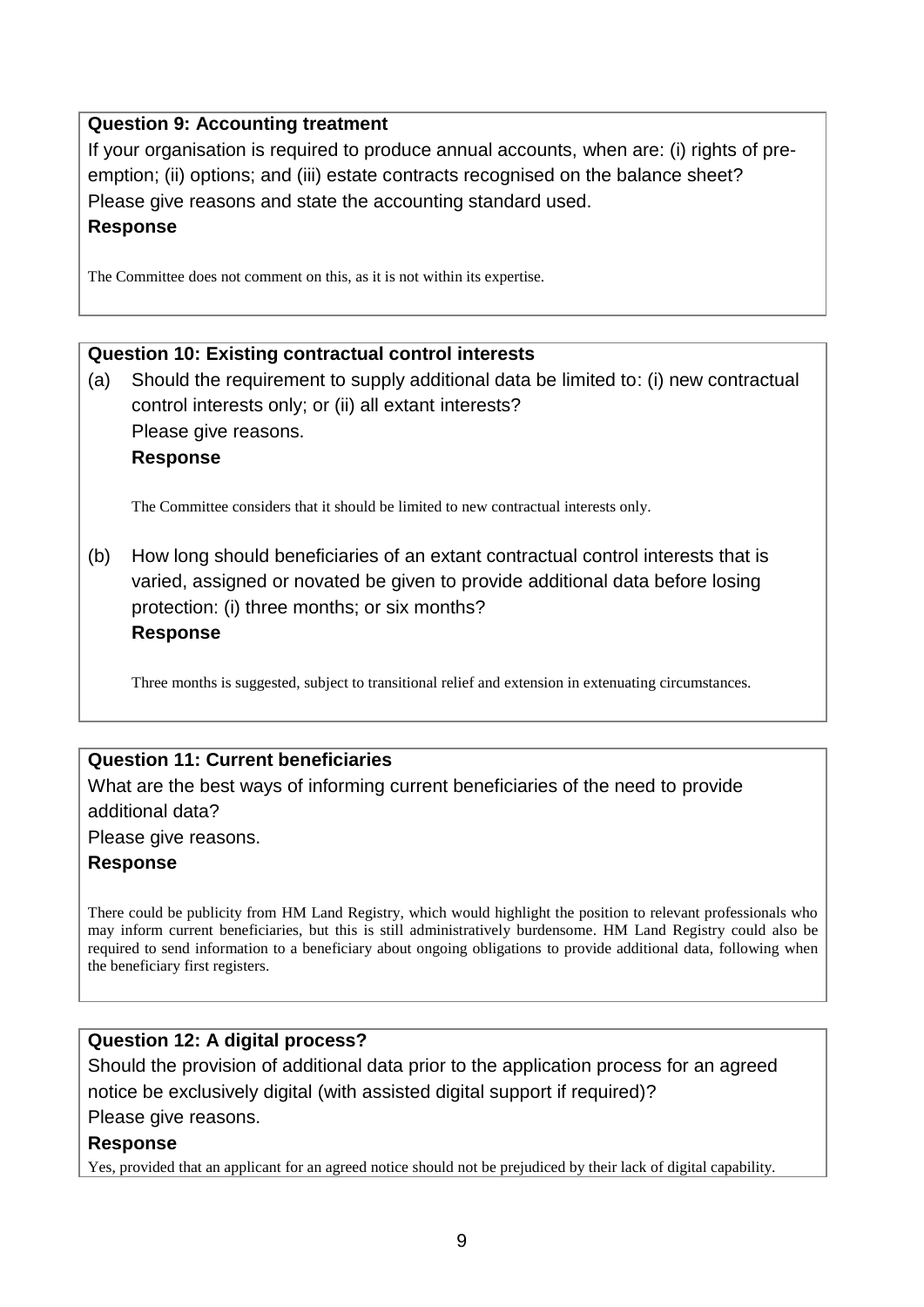# **Question 13: Certification**

Should beneficiaries of contractual control interests with a duty to produce annual accounts be required to certify that all relevant interests have been noted? Please give reasons.

## **Response**

This could add extra burdensome administration to the production of annual accounts. For the reasons mentioned earlier, there may also be commercial sensitivities, in view of the accounts being publicly available, of such a certificate being provided in the accounts.

We mentioned earlier that consideration should be given to the proposals applying only to organisations that have rights of the relevant type affecting land in aggregate above a particular threshold. While the call for evidence proposes to collect the data via the transactional/Land Registry process, an alternative could be to place a duty on organisations to report (as a corporate responsibility) where the threshold of affected land was exceeded.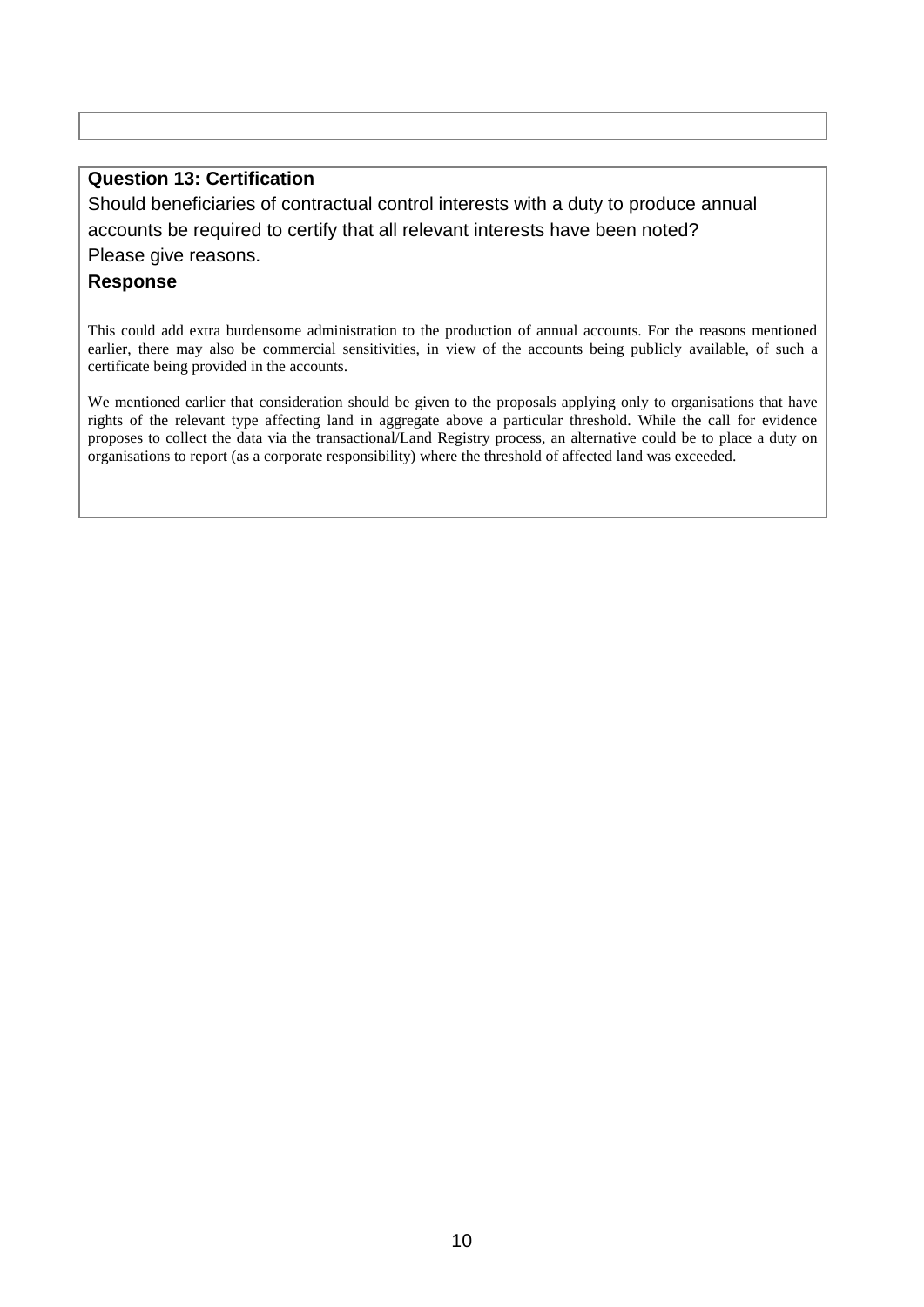# **Question 14: Restrictions**

(a) Should beneficiaries of contractual control interests be required to obtain an agreed notice before they could apply for a restriction? Please give reasons. **Response**

There may be concerns about the data that may be revealed, by entering an agreed notice, as highlighted in the Committee's earlier responses. However, so long as the requirement to provide the data is focused on the policy objective of controls relating to the development of land and avoids especially commercially sensitive information, the requirement for an agreed notice to be entered first is not objectionable. This is especially the case, since these contractual control arrangements are entered into by the registered proprietor of the title to the land.

# (b) Should the protections of restrictions placed on an un-noted contractual control interest be (i) limited; or (ii) removed?

Please give reasons.

#### **Response**

Restrictions play an important role in the Land Registry system of preventing the registration of a disposition or other dealing with the registered property without a certificate or consent of the beneficiary of the restriction. The role of restrictions extends to all aspects of land registration and various circumstances and well beyond the policy objectives of this call for evidence. It is important that any changes to the operation of restrictions do not adversely impact on their role generally in the land registration system. Restrictions that are already on a title before any new changes are introduced, should not be impacted.

(c) If the Government accepts the Law Commission's recommendation on restrictions, should contractual control interest fall into the category of interest that cannot be capable of protection by way of a restriction? Please give reasons. **Response**

To do so would exert extra pressure on beneficiaries of contractual control interests to enter agreed notices on the register and we explained earlier that there may be commercial sensitivities in that regard. If restrictions are not permitted, there is no other method under the land registration system of the beneficiary of the restriction being able effectively to control particular dispositions of the land, which may interfere with the desired commercial arrangement between the registered proprietor and beneficiary.

#### **Question 15: Alternative options**

(a) Should a mandatory system be introduced whereby the beneficiary of a contractual control interest would, where it is possible to do so, be required to note their interest with HMLR? Please give reasons.

**Response**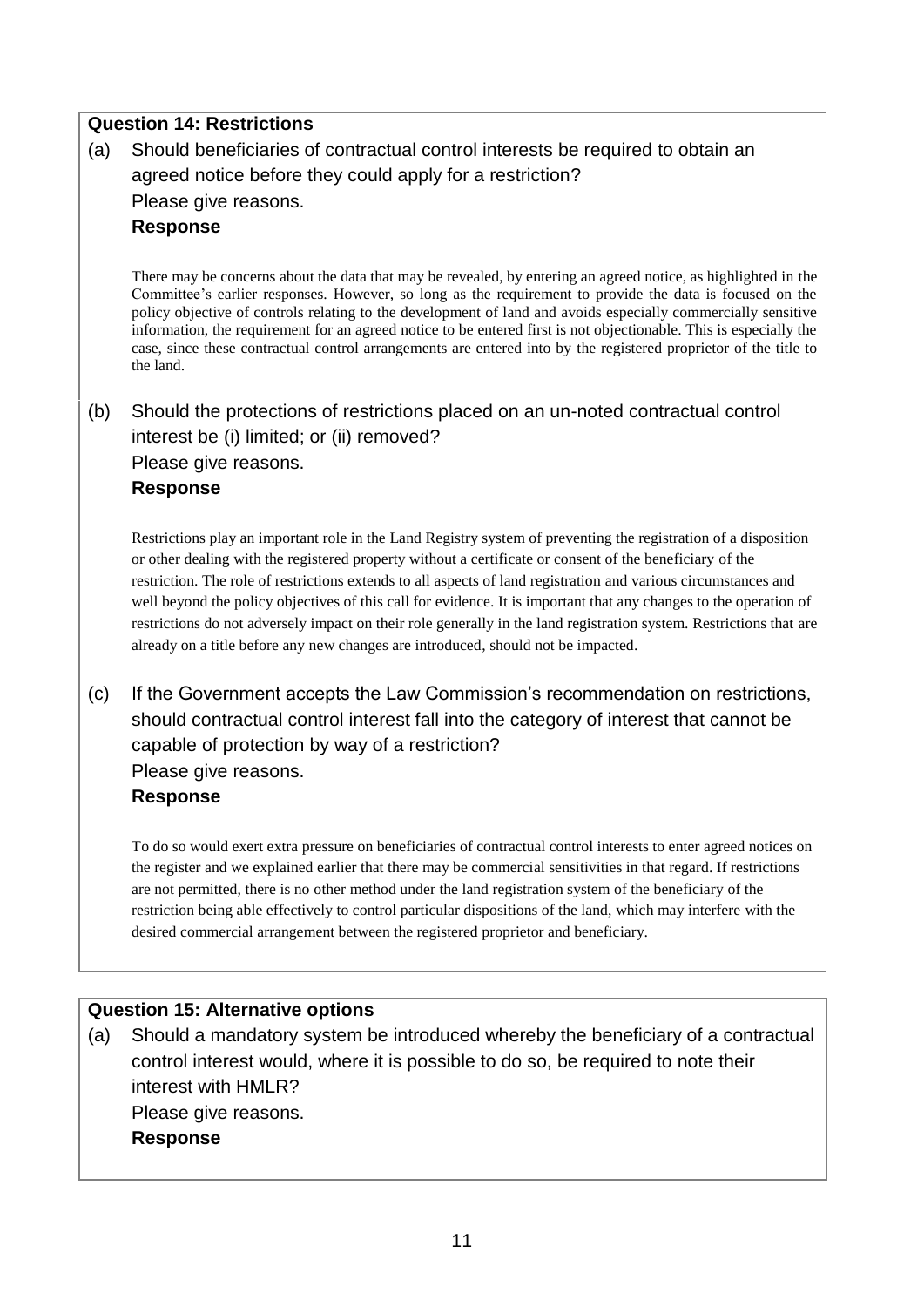The Committee does not think this is necessary, because the land registry system of notices provides a benefit for the beneficiary since it gives them priority on the title. There is, therefore, an incentive to register a notice to protect their position.

(b) If so, how should the system be enforced? Please give reasons. **Response**

> The Committee considers that enforcement would not be easy and it would be preferable first to gauge the level of compliance and, if it is inadequate, then determine the best, if any, methods of enforcement.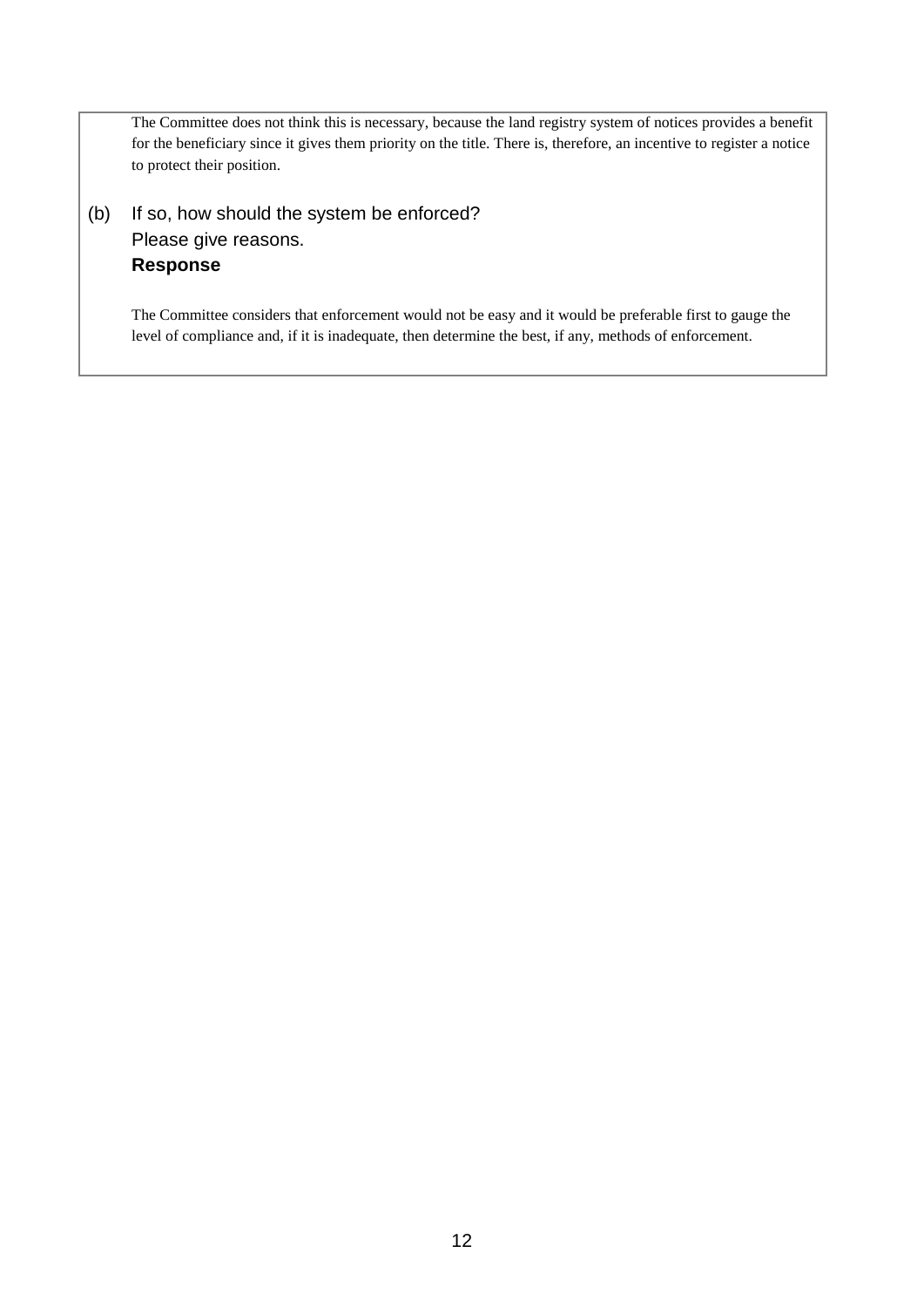# **Question 16: Current practice**

| (a)                  | If you are a beneficiary of a right of pre-emption, option or estate contract, please<br>indicate how you protect your interest. |               |                   |                    |              |                   |
|----------------------|----------------------------------------------------------------------------------------------------------------------------------|---------------|-------------------|--------------------|--------------|-------------------|
|                      |                                                                                                                                  | <b>Notice</b> |                   | <b>Restriction</b> | <b>Other</b> | Do not<br>protect |
|                      |                                                                                                                                  | <b>Agreed</b> | <b>Unilateral</b> |                    |              |                   |
| Right of pre-emption |                                                                                                                                  |               |                   |                    |              |                   |
| Option               |                                                                                                                                  |               |                   |                    |              |                   |
| Estate contract      |                                                                                                                                  |               |                   |                    |              |                   |
| (b)                  | What factors influence your choice?                                                                                              |               |                   |                    |              |                   |
|                      | Please give reasons.                                                                                                             |               |                   |                    |              |                   |
|                      | <b>Response</b>                                                                                                                  |               |                   |                    |              |                   |
|                      | The Committee is not such a beneficiary.                                                                                         |               |                   |                    |              |                   |

# **Question 17: Data collation and provision**

(a) Are there any data fields in Annex A that contracting parties would not have readily to hand? Please list them.

#### **Response**

The contracting parties would normally have the data fields readily to hand, but, as indicated, it may be inappropriate to ask them to provide them.

# (b) What is your estimate of the time needed to provide the additional data? **Response**

The data should in the main be readily to hand, but the issue is more the appropriateness of disclosure.

(c) Does your entity hold a Legal Entity Identifier? **Response**

Not applicable.

# **Question 18: Data currency**

What additional work (over and above the time and cost of preparing annual accounts) would your organisation need to undertake to identify contractual control interests that needed to be updated?

# **Response**

Not applicable.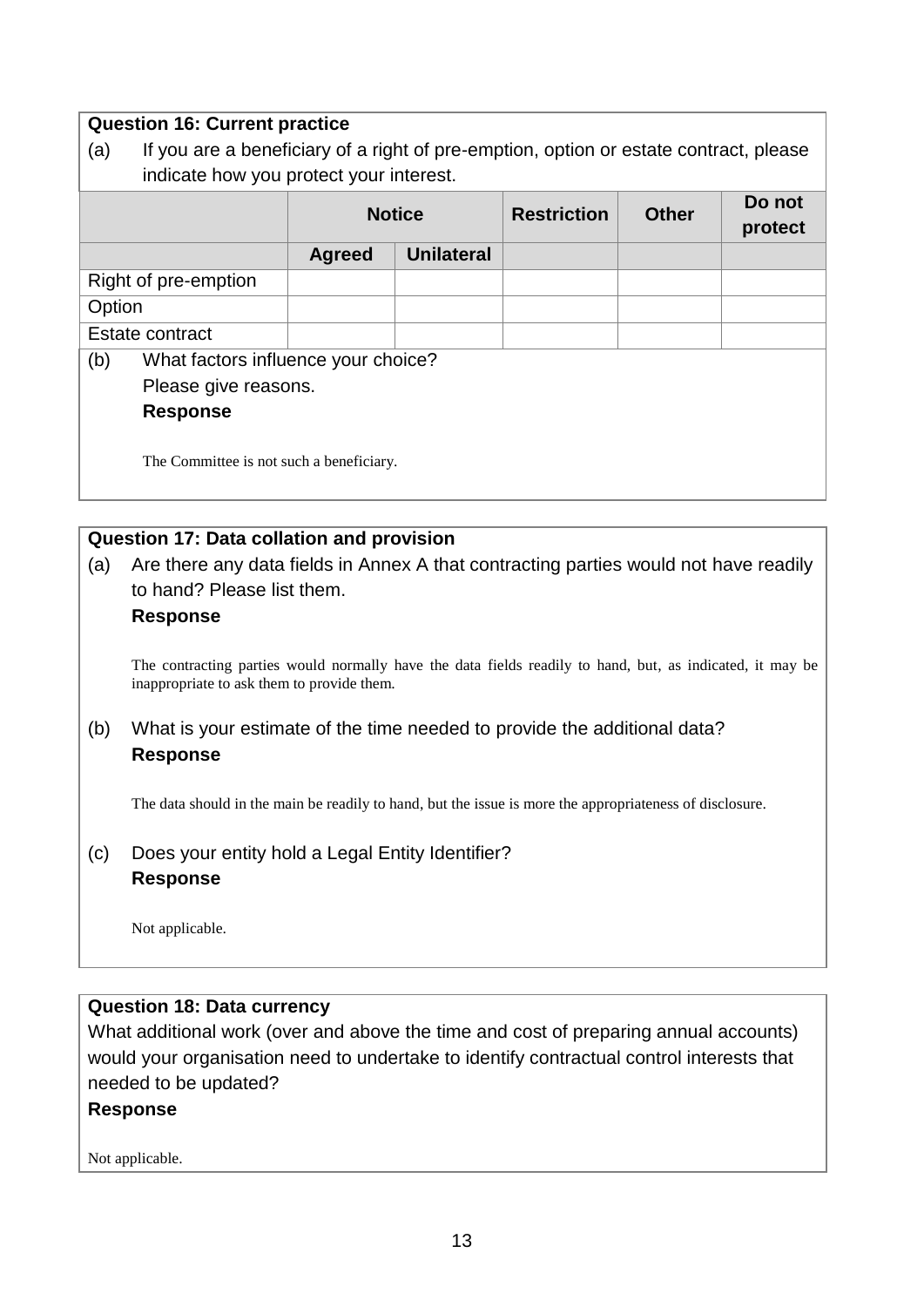# **Question 19: Certification**

What additional work (over and above the time and cost of preparing annual accounts) would your organisation need to undertake to certify in your organisation's annual accounts that all relevant contractual control interests had been noted on the land register where the land is registered?

# **Response**

Not applicable.

# **Question 20: Economic impact**

What impact, if any, do you think that these proposals will have on the English land market (residential and commercial)?

Please describe the effects and provide evidence.

# **Response**

The Committee has commented in its preceding replies.

# **Question 21: Costs**

What impact, if any, do you think that these proposals will have on the costs incurred by participants in the English land market (residential and commercial)?

Please describe the effects and provide evidence.

# **Response**

The extra administration is likely to increase the costs incurred in the English land market, but the Committee is not in a position to be precise as to the amounts.

**Question 22: Identifying and understanding contractual control interests** (a) Can you estimate the amount of (i) time and (ii) money that you have spent on identifying land affected by a contractual control interest? **Response**

Not applicable.

# (b) What is the source of your information? **Response**

Not applicable.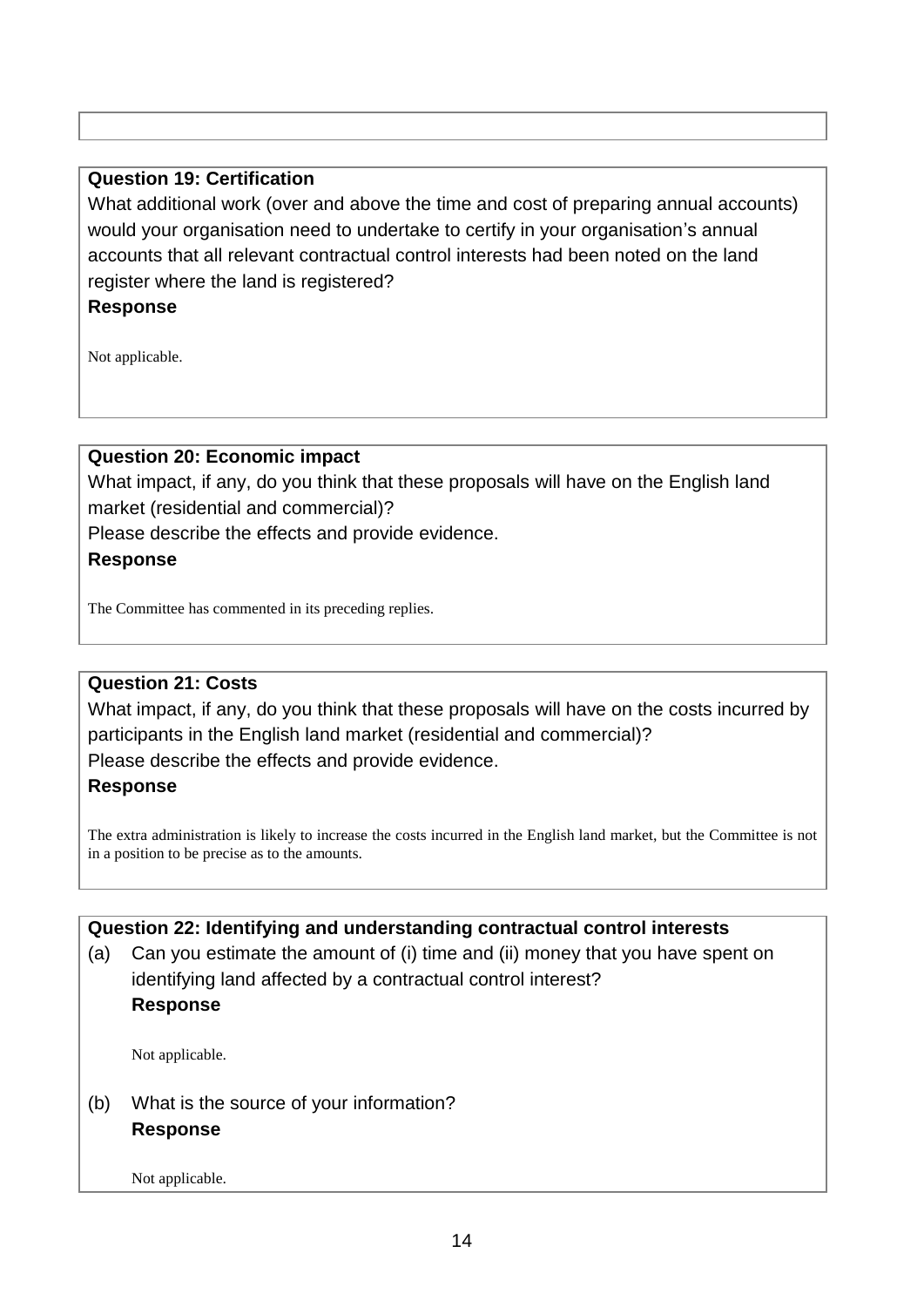(c) Can you estimate the amount of (i) time and (ii) money that you have spent on seeking professional advice on exactly how a contractual control interest affects a piece of land? **Response**

Not applicable.

| <b>Question 23: Market impact</b> |                                                                                                                                                                                                          |  |  |  |  |
|-----------------------------------|----------------------------------------------------------------------------------------------------------------------------------------------------------------------------------------------------------|--|--|--|--|
| (a)                               | If you are a small or medium enterprise (SME) builder or developer, do contractual<br>controls hinder your ability to assess the viability of a local market?<br>Please give reasons.<br><b>Response</b> |  |  |  |  |
|                                   | Not applicable.                                                                                                                                                                                          |  |  |  |  |
| (b)                               | If you are an SME builder or developer, does a lack of freely accessible and<br>understandable data act as a barrier to you entering the market?<br>Please give reasons.<br><b>Response</b>              |  |  |  |  |
|                                   | Not applicable.                                                                                                                                                                                          |  |  |  |  |
|                                   |                                                                                                                                                                                                          |  |  |  |  |